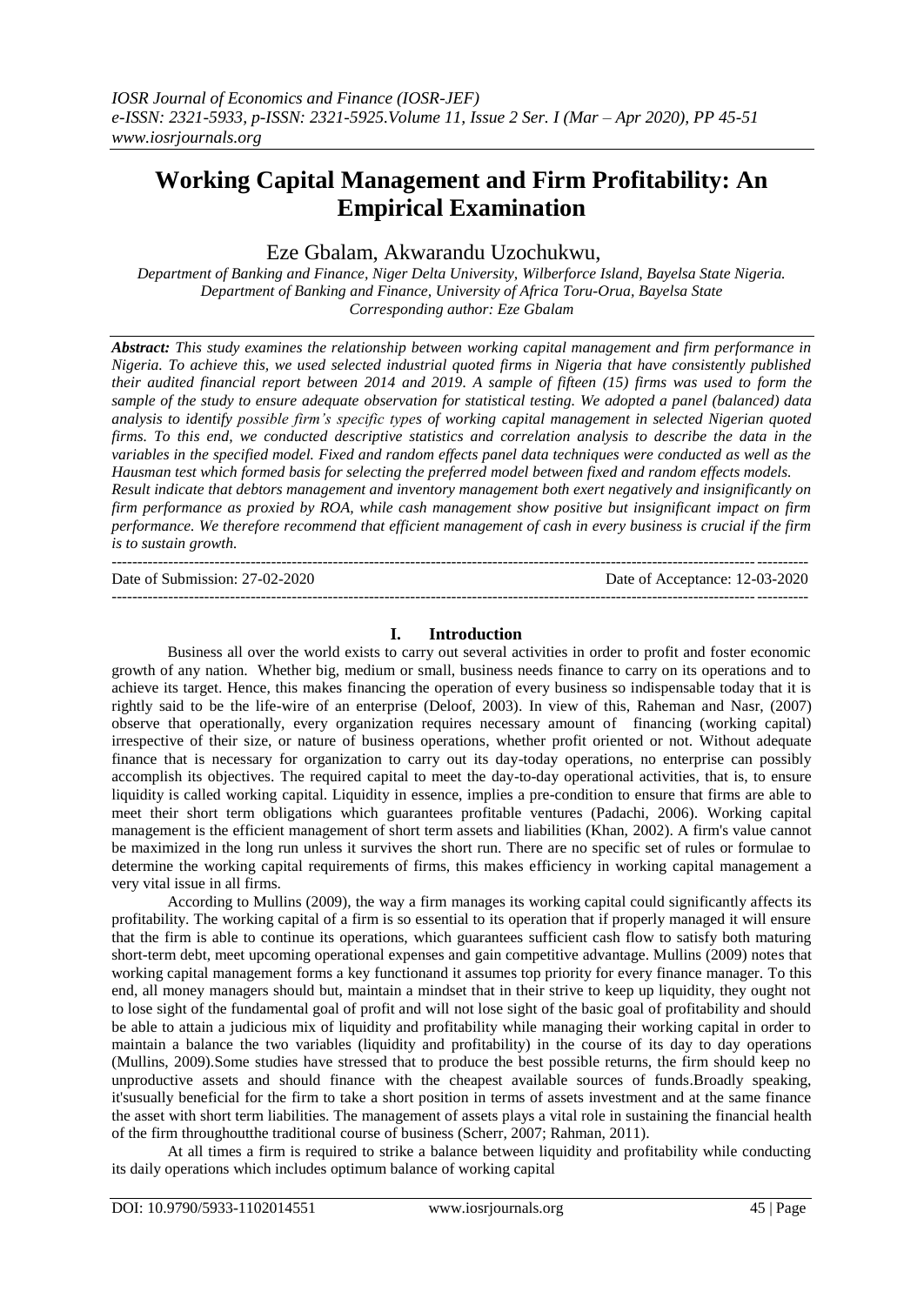Components such as, inventory, payables, receivable and efficient cash management in its daily activities. Maintaining an optimal working capital implies minimizing the working capital requirement when necessary and realizing maximum possible revenues (Ganesan, 2007). There is a resilient bond between firm"s profitability and its working capital competence (Shin, 1998).

The term profitability refers to the capability of a firm to earn profit. Profit on the flip page is determined by matching revenue against its associated cost (Salauddin, 2001). Profit of a firm in absolute figure provides an idea about the result of its operation in terms of its financialthe management of working capital plays an important role in maintaining the financial health of the firm during the normal course of business (Scherr, 2007; Rahman, 2011).performance. Various studies did not provide clear-cut direction of the relationship between working capital and firm"s performance as measured by profitability. Further examination of the studies reveals that there is little of empirical evidence on the working capital management and its impact on the firm profitability in Nigeria. Therefore, it is against this backdrop that this study attempts to fill this gap by examining the working capital management and firm performance and to ascertain if their performance (profitability) is as a result of Working Capital Management.

### **II. Literature Review**

#### **2.1 Theoretical Review**

Few theories that have existed to buttress the relationship between working capital management and form performance includes: the perking other theory. The hypothesis of pecking-order theory according to Donaldson (1961) is at variance with the Modigliani and Miller pattern (1961) on the financing decision of corporations and has flourished as one of the most dominant theories of corporate leverage gaining a wide range of acceptance among economic experts and accounting scholars (Fama& French, 2002; Obohet, 2012; Sankayet, 2013). Donaldson rejected the view of a firm or corporation having a distinctive capital structure that is peculiar to its operation and which maximizes its revenue generation. Scherr (1989) identifies three main historical stages through which working capital management has passed; systematic approach of control phase, optimality management phase and value measurement phase.

#### **Working Capital Management and Profitability**

According to Deloof (2003), the way working capital is managed has a significant impact on profitability and liquidity of firms. This implies that there is a certain level of working capital requirement which potentially maximizes returns. The level of funds committed as the working capital, most often is huge when proportionally juxtaposed to the total asset engaged and so, it becomes very paramount that the finance is utilized efficiently and effectively so as to generate adequate returns.. A firm can be very profitable but if this is not translated into cash from operations within the same operating cycle, the firm is left with no option than to borrow to finance its operational needs. Several studies have argued on an individual account on how these twin-financial strategies affect corporate profitability. Such studies have provided varied reports, however, more studies have reported positive effects than negative (Khraiwesh, 2010; Hayajneh & Yassine, 2011; Ogundipeet, 2012; Sankayet, 2013). Having established a theoretical perspective and highlighted empirical evidence on the individual WCM efficiency can have a significant impact on profitability of a company (Shin &Soenen, 1998). (Lazaridis & Tryfonidis, 2006). In sharp deviation, there are but handy scholars who recorded different outcomes. For example, Nobanee (2009) concludes a positive relationship between cash conversion cycle, average collection period and inventory turnover period with the firm"s profitability whereas average payment period has significant negative impact on the firm"s profitability.

#### **Liquidity and Firm Profitability**

Liquidity is an inevitable prerequisite that affirms the preparedness a firm is to meet its short-term financial responsibilities as its going concern can be assured from profitable investment purposes The significance of cash as a pointer to firm"s enduring financial health should not be beyond belief because of the vital role it plays in business. This means that all businesses must profitably be carried out in the most efficient way.When this is undermined, a mismatch of asset-liability occurs leading to a shadow profitability in the shortrun and exposes the firm to the risk of insolvency. On the flip page, much emphases on liquidity will be at the detriment of firm"s profitability.In the findings of Mukhopadhyay (2004) the management of working capital of corporation is undoubtable most paramount if the firm will attain optimal liquidity level that will guarantee that concern exist in the foreseeable future. It is one of the most important decisions for companies when making a trade-off between liquidity and profitability, perhaps, in a way that optimizes the amount and composition of their current assets and how they are financed (Eljelly,2004).This is all part of the classical discussion on liquidity. The basic view of liquidity is that exchange barriers and simply keeping track of allocating the cash flows have increased, as companies have become larger. In order to keep liquidity and profitability from being financing procedures (Polak, 2011).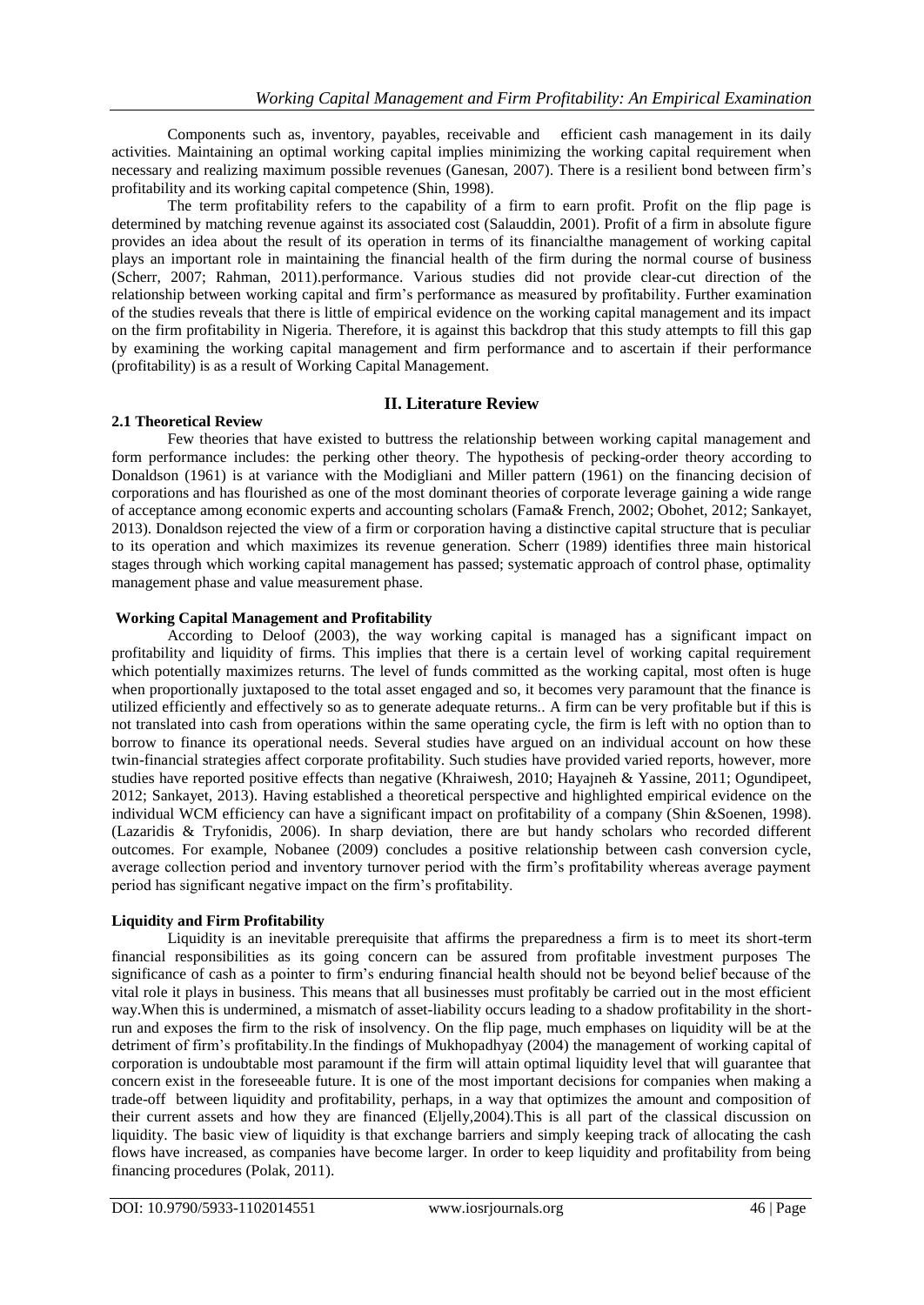## **Leverage and Firm Performance**

Banos-Caballero et al. (2010) argue that firms with more debt pay higher risk premium. This means higher cost for working capital, Banos-Caballero et al. (2010) and Chiou& Cheng (2006) found that larger leverage is negatively related to the amount of working capital. Leverage has a negative correlation to the cash conversion cycle in two studies (Dong&Su 2010, Mathuva 2010) and positive in three studies (Deloof 2003, Falope&Ajilore 2009). The justification for this was based on the assumptions of the Pecking-order which holds that the composition of firm"s capital structure has no distinct makeup but follows a defined way or order (Donaldson, 1961; Myers, 1984).

#### **Current assets and Firm Performance**

Guthman and Dougall, (1948) define working capital management (WCM) as the efficient outcome of managing current assets and current liabilities.According to OkwoUgwunta and Agu (2012), one reason why managers spend considerable time on day-to-day management of working capital is that current assets are shortlived investments that are continually being converted into other asset types. Van Horne and Wachowicz, (2000) posited that excessive levels of current assets can easily result in a firm realizing a substandard return on investment while firms with too few current asset may generate shortfall and difficulties in keeping to hazel-free operations

#### **Current liabilities and Working capital**

Credit purchases create accounts payables. Unlike credit from financial institutions, trade credit does not rely on formal collateral but on trust and reputation (Fachamps, 1997). Creditors are a vital part of effective cash management and should be managed carefully to enhance the performance and the cash position of a firm. Cote and Latham (1999) argue, the management of accounts receivables, inventory and accounts payable have tremendous impact on cash flows, which in turn affect the profitability of firms. A number of scholarly articles conclude that account payable in terms of number of days has adverse relationship to firm"s profitability.Deloof (2003) opine that the most explanation to this is that fact that less profitable firms do not pay their bills timely.

#### **2.2 Empirical Review**

Several works on working capital management have been conducted in both public and private sectors including multinational companies by many scholars. Sayaduzzaman (2006) in his study on "Working Capital Management studied the British American Tobacco Company Limited in Bangladesh, he finds that efficiency of working capital management of British

American Tobacco Company Ltd in Bangladesh is highly satisfactory due to the level of cash inflows and proactive planned majors in managing the vital elements of working capital. He found that adequate working capital management is a key factor to achieve an all-embracing efficiency in operations.

Eljelly (2004) in his article "Liquidity Profitability Tradeoff in an Emerging Market. Empirically investigated the relationship between profitability and liquidity by employing correlation and regression analyses and found that the cash conversion cycle was of more significance in terms of measuring liquidity than current ratio on how it affects profitability. Raheman (2007) in his work, employed Pearson"s correlation and regression analysis andempirically examined the effect of different variables of working capital management together with the Cash Conversion Cycle, Average Inventory Turnover in Days, Average Payable Period, Collection Period, and Current Ratio on the Net Operating Profitability of quoted Firms in Pakistani. He found a strong negative relationship between variables of Working Capital Management and Profitability. He also finds that increase in cash conversion cycle leads to decrease in profitability of the firm and suggested that managers can leverage on that to maximize shareholders wealth through the minimization of cash conversion cycle to a possible minimum point

Harris (2005) supported that firm should maintain sufficient level of working capital to produce up to a given capacity and maximize the return on investment in fixed assets. He also asserted that Shortage of working capital leads to lower capacity utilization, lower turnover and hence lower profits (Lazaridis&Tryfonidis, 2006). Working capital in excess of the needed amount required to operate at full capacity level is dormant and most inevitable, leads to reduction in the actual profit realized. Hence the quote or saying "Adequacy is a virtue, surplus is not".According to Lazaridis andTryfonidis (2006), working capital management is an important aspect of a firm's financial management decision. It refers to a company's Current Assets (Cash and Equivalents), Accounts Receivable, and Inventory. Ani, Okwo and Ugwunta in their findings in (2005) observed that efficiency of the working capital management connotes planning and controlling of current assets and determining the ratio of current asset to current liability in the most efficient way that will strike an optimal balance between liquidity and profitability.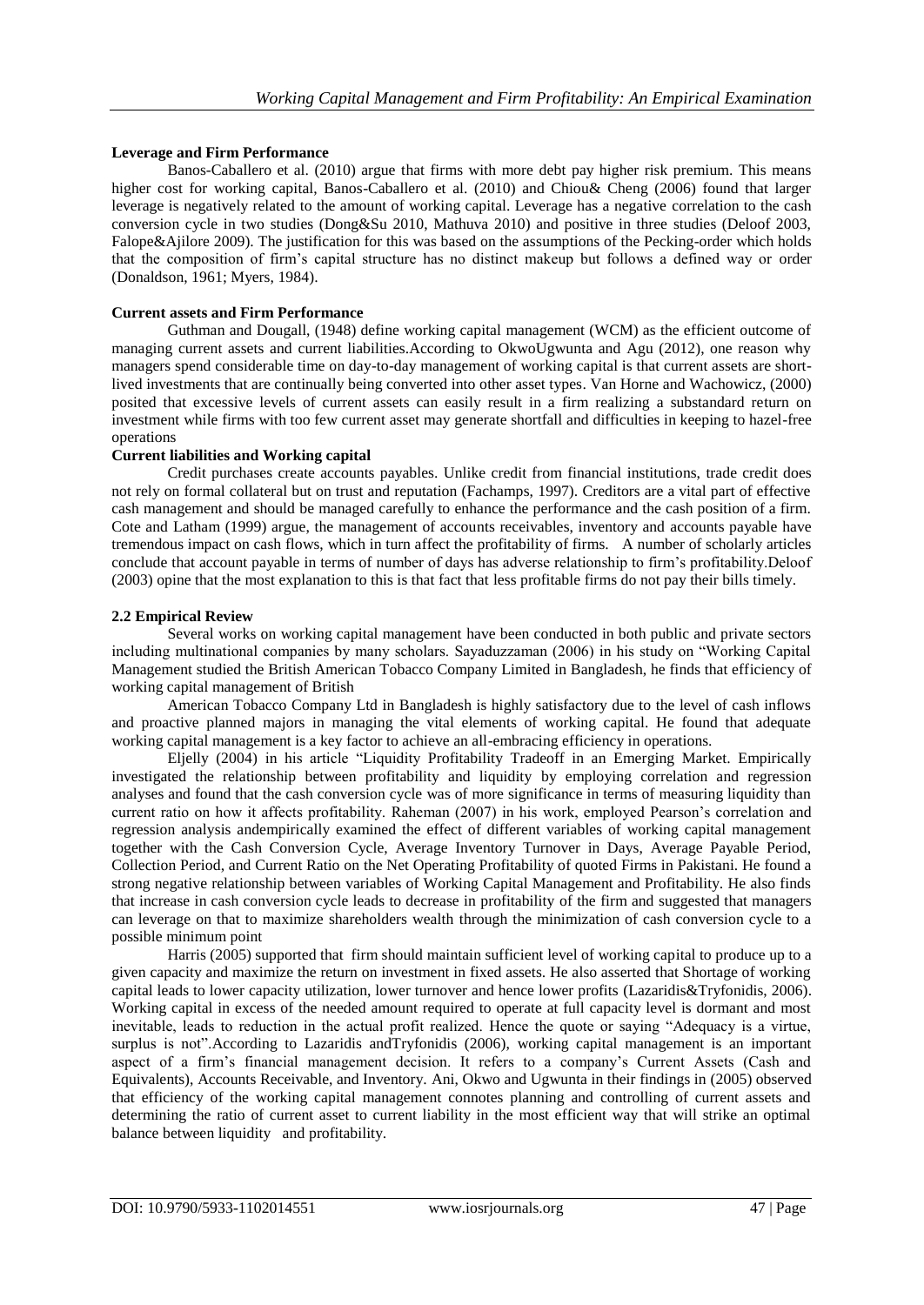#### **III. Methodology**

This section describes the methods used in collecting and analyzing data for this study, the sampling technique, sample size determination, variables measurement, method of data analysis, model specification, and diagnostics tests conducted. A total of the one hundred and fifty eight listed companies in the Nigerian Stock Exchange constitute the population of the study. The companies include insurance companies currently in operation and listed in the Nigerian Stock Exchange.The secondary source of data employed is obtained from published financial statements and accounts of the sampled deposit money banks listed in the Nigerian Stock Exchange. The outcome of result is analyzed using tables, descriptive statistics and correlations. The statistical tool employed is the Ordinary Least Square (OLS) regression. Data collated are run using Econometric Statistical Software: E-views 8.0.

The descriptive statistics will be used for the purpose of describing the variables used in the analysis, while the correlations is to assess the relationship among the variables captured and the Ordinary least square will be used for testing the hypothesis.

#### **3.1 Model Specification**

The model formulated, employs multi-linear regression. It captures the variables comprising of dependent and independent variables.The model is expressed in functional form as;

ROA = f (DEBT\_CA, INVET\_CA, CASH\_CA, CURR\_ Ratio)

While the econometric form of the model is thus:

 $ROA_{it} = \beta_0 + \beta_1 DEBT\_CA_{it} + \beta_2 INVERT\_CA_{it} + \beta_3 CASH\_CA_{it} + \beta_4 CURR\_Ratio_{it} + \omega + U_{it}$ Where

ROA= Return on asset (proxy for firm performance)

DEBT\_CA represents the debtors' management measured as total debt divided by current assets INVET\_CA represents inventory management CASH\_CA represents cash management measured as total cash at hand and bank divided by current assets. Curr\_Ratio represents the short term solvency or liquidity position of the firm

Utr represents stochasticerror term

#### **IV. Empirical Results**

This study examines the relationship between working capital management and firm performance in Nigeria. To achieve this, we used selected industrial quoted firms in Nigeria that have consistently published their audited annual financial reports between 2014 and 2019. A sample of fifteen (15) firms formed the sample of this study; to ensure adequate observation for statistical testing**.** We adopted a panel (balanced) data analysis to identify the possible firm"s specific type of working capital management in selected Nigerian quoted firms. To this end, we conducted descriptive statistics and correlation analysis to describe the data in the variables in the specified model. Fixed and random effects panel data techniques were conducted as well as the Hausman test which formed basis for selecting the preferred model between fixed and random effect models.

In addition, the variables for this study include return on asset (ROA) which form the dependent variable, while the independent variables include; debtor"s management (DEBT\_CA), inventory management (INVET\_CA), cash management (CASH\_CA) and current ratio (CURR\_RATIO) which measures the working capital position of the firm The table below is the descriptive statistics of the sampled firms over a six year period (2014 – 2019).

**Table 4.1 Descriptive Statistics**

| Table 7.1 Descriptive Buildings |        |                |      |                    |  |  |  |  |
|---------------------------------|--------|----------------|------|--------------------|--|--|--|--|
| Variables                       | Mean   | Min            | Max  | Jarque-Bera        |  |  |  |  |
|                                 |        |                |      |                    |  |  |  |  |
| <b>ROA</b>                      | 0.0419 | $-1.01$        | 0.54 | 633.308(0.00)*     |  |  |  |  |
| DEBT CA                         | 0.3014 | $\overline{0}$ | 0.74 | $7.8869(0.01)*$    |  |  |  |  |
| <b>INVET CA</b>                 | 0.4515 | $\overline{0}$ | 0.97 | $5.5103(0.06)$ *** |  |  |  |  |
| CASH CA                         | 0.1878 | $\overline{0}$ | 0.77 | 19.6915(0.00)*     |  |  |  |  |
| <b>CURR RATIO</b>               | 1.3867 | $-0.23$        | 6.02 | 569.954(0.00)*     |  |  |  |  |
| No of Cross Section             | 15     |                |      |                    |  |  |  |  |
| <b>Observations</b>             | 105    |                |      |                    |  |  |  |  |
|                                 |        |                |      |                    |  |  |  |  |

**Source: Author (2020)**,  $*$  and  $***$  implies significance at 1% and 10% level respectively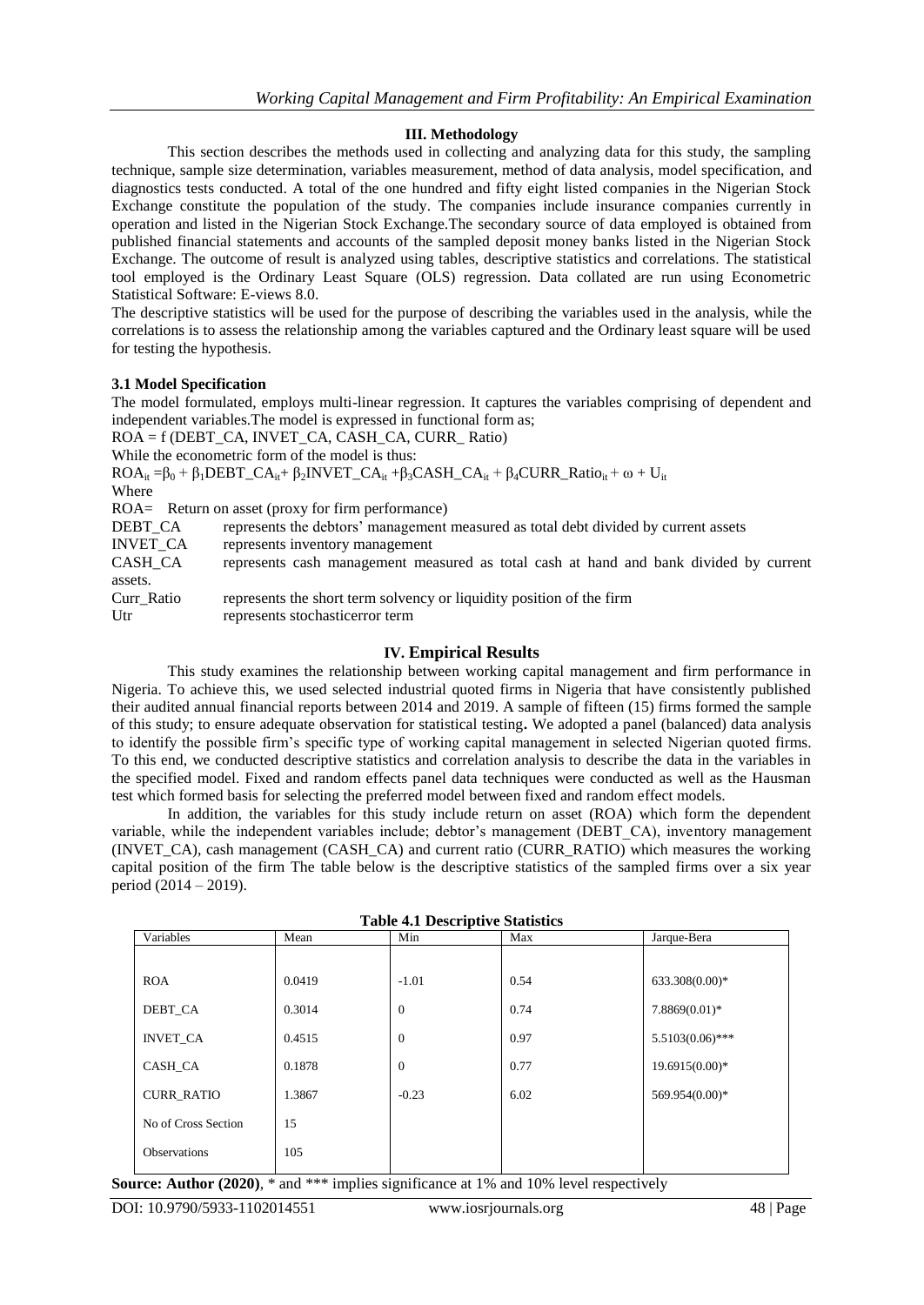Table 4.1, presents the descriptive statistics which shows a description of the data in the variables in the specified model. The result shows the mean (average) for each of the variables, their maximum and minimum values respectively, and the Jarque-Bera (JB) statistic which is the normality test. The results indicate some insight into the nature of the selected firms used in the study. Firstly, the large difference between the maximum and minimum values of return on assets (ROA) and all other variables, show that the sampled firms were not dominated by either large or small firms. Secondly, we observe that on the average, over the six years period (2014 – 2019), the sampled quoted firms in Nigeria were characterized by firms with strong positive current ratio which implies dominance of their current assets over their liabilities which is very ideal. A further look at the working capital management indicators show that on the average over the six year period, the debtors to current asset ratio (DEBT\_CA) of the sampled firms was 30%, while its minimum and maximum values are 0 and 0.74 respectively. This clearly shows that there is a wide dispersion in the debtors" management strides among the selected Nigerian firms. The inventory to current asset ratio on the average (0.45) shows the minimum and maximum values of 0 and 0.97 respectively. This implies that a greater proportion of the sampled firms are characterized by high inventory, this could be because of the industry type (industrial). Similarly, on the average, the cash to current asset position which guarantees liquidity, on the average indicate 0.18 which implies that majority of the sampled firms maintain below Basle II recommendation of 20% cash level for such firms. This result also show that majority of the sampled firms ensure prudence in cash management. Overall, the Jarque-Bera statistic indicates that all the variables are normally distributed at 1% level of significance except inventory management which indicates 10% significance level. This means that the data collected to a great extent were free from outlier and is reliable for drawing generalizations in the banking industry.

In examining the association among the variables, we employed the Pearson Correlation coefficient analysis and the results are presented in Table 4.2 below.

| Variables         | <b>ROA</b> | DEBT_CA   | <b>INVET_CA</b> | CASH_CA | <b>CURR_Ratio</b> |
|-------------------|------------|-----------|-----------------|---------|-------------------|
|                   |            |           |                 |         |                   |
| <b>ROA</b>        | 1.0000     |           |                 |         |                   |
| DEBT CA           | $-0.3661$  | 1.0000    |                 |         |                   |
| <b>INVET CA</b>   | $-0.1464$  | $-0.5014$ | 1.0000          |         |                   |
| CASH_CA           | 0.4921     | $-0.3030$ | $-0.4716$       | 1.0000  |                   |
| <b>CURR_RATIO</b> | 0.2990     | 0.1424    | 0.3327          | 0.2171  | 1.0000            |
|                   |            |           |                 |         |                   |

**Table 4.2 Correlation Matrix**

**Source:** Author, (2020)

The above Table 4.2 shows the correlation or degree of association between the sampled firms" working capital management indicators: debtors to current asset (DEBT\_CA), inventory to current assets (INVET CA) and cash to current asset (CASH\_CA) respectively. The result shows that debtors management and inventory management variables are negatively associated with firm performance as measured by return on assets (ROA) with values: (-0.36), and (-0.14) respectively, while firms with high cash to current asset and current ratio indicate weak positive association with the return to asset which captured the firm performance. This implies that firms that manages their cash level stringently to avoid idle cash has the tendency to influence higher returns on assets. Reason being that rather than keep cash idle and loses the opportunity cost, such cash are better invested in current assets which yields more profit. We also observe that with respect to the association of the independent variables among each other, result show mixed results. While INVET\_CA and CASH\_CA variables, both indicate negative association with debtors management variable (DEBT\_CA), while current ratio variable show a weak positive relationship with debtors" management variable. For the association between inventory management variable and cash management and current ratio variables, the values are -0.47 and 0.33 respectively. This implies weak negative and positive associations respectively.

In addition, the correlation results reveal that no two explanatory variables were perfectly correlated, hence, we conclude that there is the absence of multicolinearity problem in our model.

#### **Regression Results**

The thrust of this study is to determine the relationship between the working capital management indicators and the firm performance as proxied by return on asset (ROA) in quoted industrial firms in Nigeria. The dependent variable is the return on assets (ROA) while the independent variables are the indicators of working capital management as indicated in the specified model. To test our formulated hypotheses, we used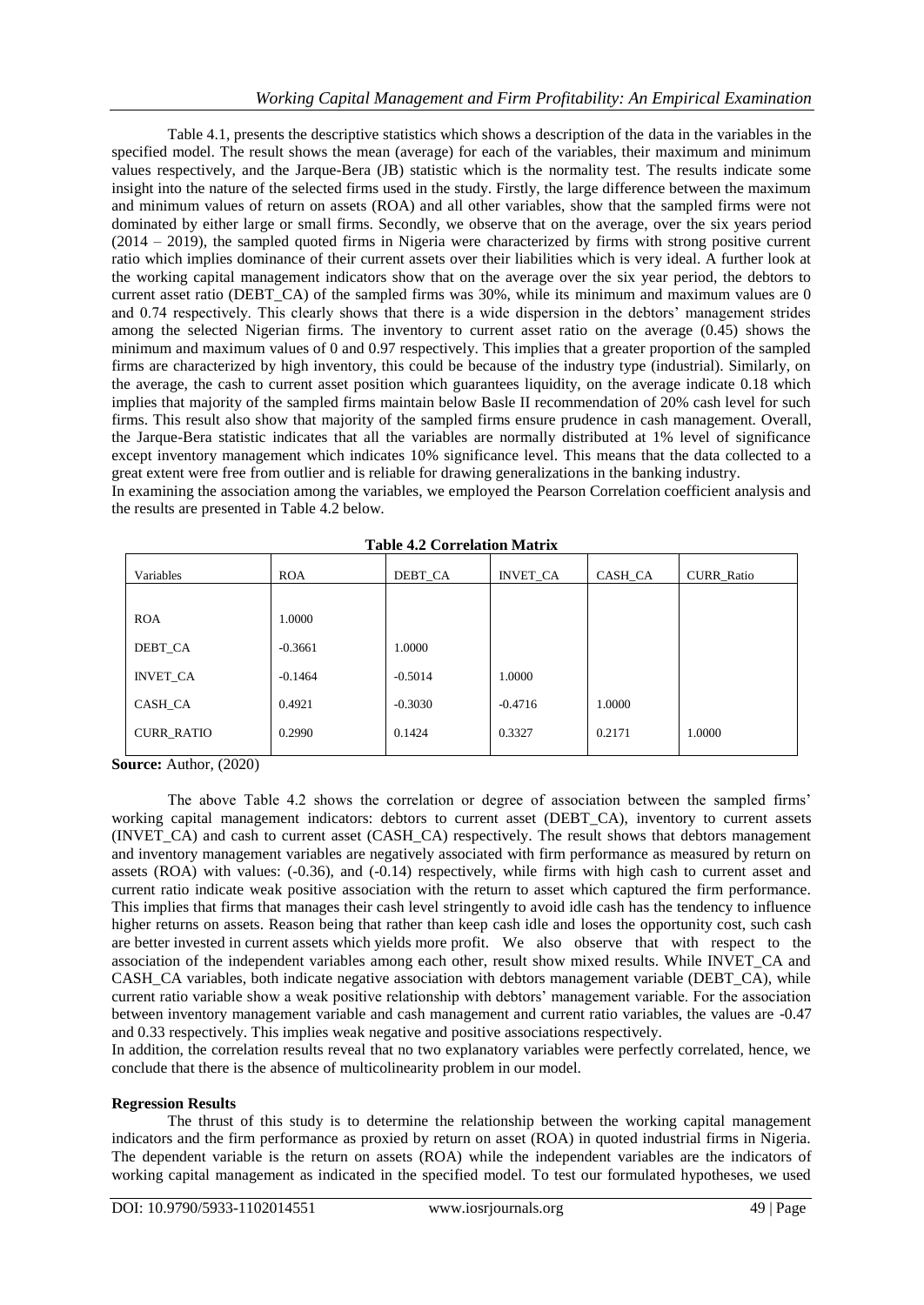panel data regression analysis since the data has both time series as well as cross sectional properties. The panel data regression results obtained are as presented below:

#### **ROA Model**

The panel data regression results indicate the nature and magnitude of the impact the explanatory variables exert on the firms" ability to improve their performance. The results obtained are presented in Table 4.3 below.

| Variables         | <b>Expected Sign</b> | <b>ROA</b>      | <b>ROA</b>      |
|-------------------|----------------------|-----------------|-----------------|
|                   |                      | (Fixed effect)  | (Random effect) |
| $\mathsf{C}$      | $+$                  | 0.026           | 0.048           |
|                   |                      | (0.21)          | (0.43)          |
|                   |                      | [0.82]          | [0.66)          |
| DEBT_CA           | $+$                  | $-0.069$        | $-0.212$        |
|                   |                      | $(-0.49)$       | $(-1.71)$       |
|                   |                      | [0.61]          | $[0.08]$ ***    |
| <b>INVET_CA</b>   | $+$                  | $-0.057$        | $-0.089$        |
|                   |                      | $(-0.39)$       | $(-0.70)$       |
|                   |                      | [0.69]          | [0.48]          |
| CASH_CA           | $+$                  | 0.003           | 0.158           |
|                   |                      | (0.02)          | (1.21)          |
|                   |                      | [0.98]          | [0.22]          |
|                   |                      |                 |                 |
| <b>CURR_RATIO</b> | $+$                  | 0.044           | 0.048           |
|                   |                      | (1.92)          | (2.37)          |
|                   |                      | [0.05]          | $[0.01)*$       |
| $R^2$             |                      | 0.62            | 0.14            |
| Adj. $R^2$        |                      | 0.55            | 0.11            |
| F-statistics      |                      | $8.0798(0.00)*$ | $4.2436(0.00)*$ |
| Hausman Test      |                      |                 | $9.53(0.04)$ ** |
|                   |                      |                 |                 |
| N(n)              |                      | 15(105)         | 15(105)         |
|                   |                      |                 |                 |
| D.W.              |                      | 1.35            | 1.17            |

From the above Table 4.3, we observe that the fixed effect result shows  $R^2$  and adjusted  $R^2$  values as (0.62) and (0.55) respectively. This indicates that all the independent variables jointly explains about 55% of the systematic variations in the performance of firms across the 15 sampled quoted industrial firms in this study and over the six – years period. This means that any model that includes the all independent variables in the model may be appropriate in explaining the nature of firm performance as measured by the returns to asset of the sampled firms. The F-statistics (8.0798) and its p-value (0.00) also indicate that the panel fixed regression model is generally significant at 1% level. We conducted the Hausman test and result suggest that we accept  $H_0$  (reject random effect and accept fixed effect) because the chi square statistics show p-value (0.04) which is significant at 5% level. The implication is that all policy formulations and recommendations is therefore based on the outcome of the fixed effect results.

Looking at the fixed effect results, with respect to the DEBT\_CA variable, result indicate a negative impact on firm performance as measured by return on asset (ROA), but the variable failed the statistical significance test. This means that debtors management as an indicator of working capital management does not significantly exert on firm performance. Implying that increase in debtors' ratio does not necessarily increase firm performance, rather as the debtors ratio decreases, the firm is likely to do better. This conforms toapriori expectation what assumes that reduction in debtors should mean more cash inflow into the firm and thus, increase performance. This result suggests that we accept hypothesis one which states that the effect of debtor"s management on firm performance is not significant.

In addition, the result with respect to inventory management (INVET\_CA) does show the value (-0.057), indicating a negative impact but not significant in driving the firm performance of the sampled firms. This means that a unit increase in firm performance will be accounted for by 5% decrease in inventory management. The implication of this is that efficient management of inventory accounts for a little proportion of increase in firm performance. That is not to say that inventory management is not crucial to improve firm performance, but to guide against reduction in performance. This finding also suggests that we accept hypothesis two which states that the effect of inventory management on firm performance is not significant. This result contradicts the apriori expectation that inventory which forms the bulk of the operating activities is expected directly or positive influence firm performance.